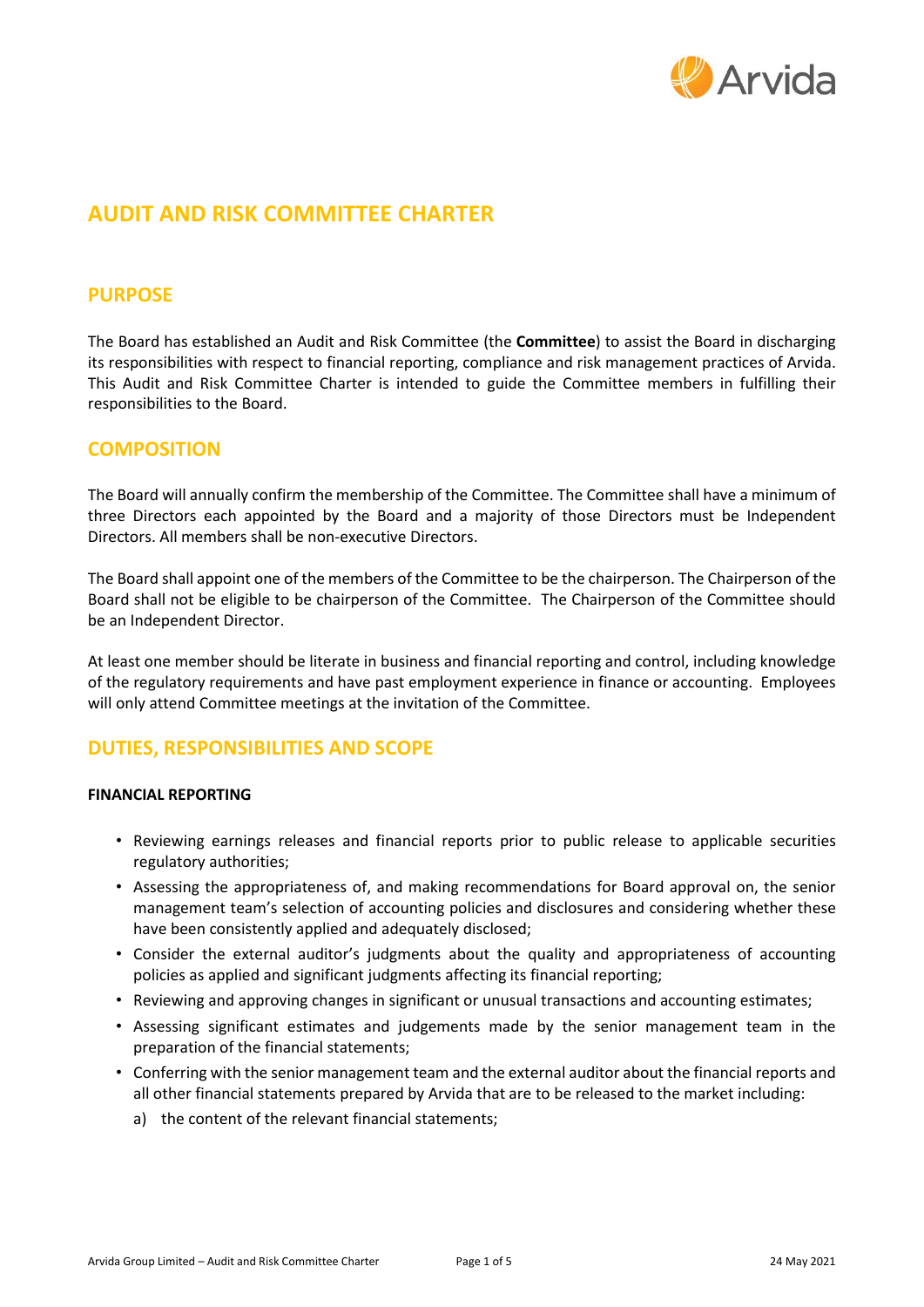

- b) discussing with the external auditor any material matters relating to the financial statements, and considering their views as to the accuracy of such financial statements where the relevant financial statements are unaudited;
- c) meeting with the external auditor without any of the senior management team present as part of the process for reviewing the financial statements;

and, if the financial statements are audited:

- d) the external auditor's audit of the financial statements and their formal audit opinion;
- e) any serious difficulties or disputes encountered during the course of the audit;
- f) any other matters related to the conduct of the audit that are to be communicated to the committee under generally accepted auditing standards;
- Assessing whether the financial reports represent a true and fair view of Arvida's financial position and performance and advising the Board whether it complies with appropriate laws and regulatory requirements;
- Requiring annual certification by the CEO and CFO that:
	- a) the financial statements present fairly, in all material respects, the financial condition and operational results of Arvida and are in accordance with applicable accounting standards; and
	- b) the above statement was based on a sound system of risk management and internal control and compliance which implements the policies adopted by the Board;
- Considering, and recommending for Board approval, draft financial statements, reports and company announcements regarding financial matters which must be disclosed to the NZX Main Board and any regulatory body; and
- Reviewing and discussing the financial systems supporting the financial statements.

#### **RISK AND CONTROLS**

- Reviewing and assessing Arvida's business and financial risk management process, including the adequacy of the overall control environment and controls in selected areas representing significant risk;
- Reviewing and assessing Arvida's system of internal controls for detecting accounting and financial reporting errors, fraud and defalcations, legal violations and non-compliance with Arvida's Code of Conduct. Entails review of related findings and recommendations of the external auditor and the senior management team's responses;
- Ensuring that processes are in place so that the Board is regularly updated on financial, operational, organisational and other risk matters (including information on any material business risks raised by any of the senior management team or added to the risk register and whether the material business risks are being managed effectively);
- Reviewing and monitoring insurance arrangements with the senior management team and recommending changes, if considered appropriate;
- Considering annually, the need for internal audit as required; and
- Ensuring there are appropriate arrangements in place for employees to raise concerns about any improprieties.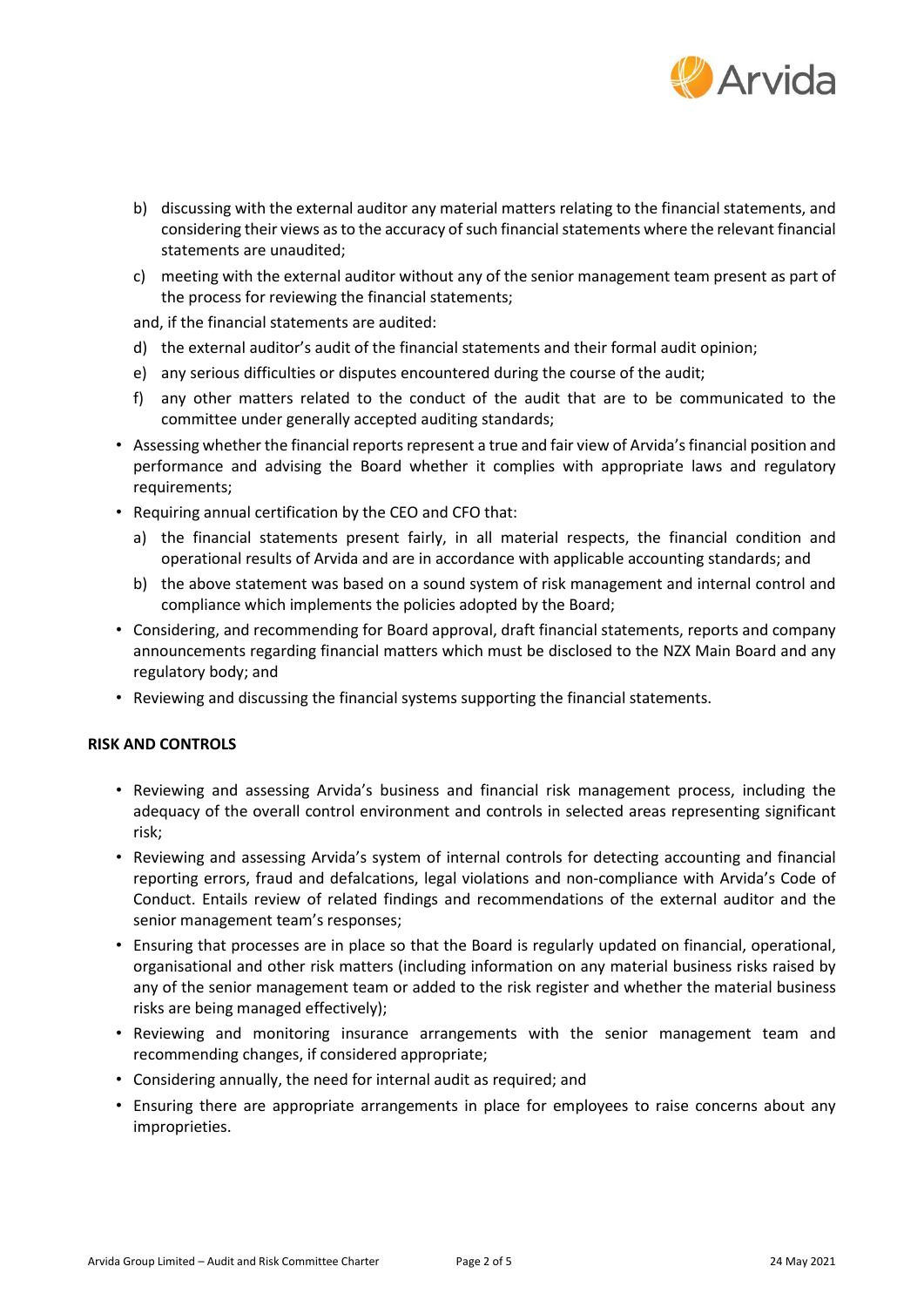

#### **EXTERNAL AND INTERNAL AUDITORS**

- Recommending the engagement, reappointment and removal of the external auditor;
- Confirming the independence of the external auditor in line with the Policy on Audit Independence, including reviewing the non-audit services provided by the external auditor and their related fees, conflicts of interest and rotation of the key audit partner (who must change at least every five years);
- Considering and reviewing with the external auditor any significant findings of the external auditor, together with the senior management team's responses and recommending appropriate actions;
- Reviewing the external auditor's fees;
- Reviewing the scope and performance of the external auditor;
- Ensuring direct communication with and unrestricted access to the independent and any internal auditors or accountants;
- Following completion of the annual audit, review separately with the senior management team any significant difficulties encountered during the course of the audit, including any restrictions on the scope of work or access to required information; and
- Monitor and review the internal auditing processes.

#### **OTHER**

- Reviewing and assessing Arvida's treasury management strategy;
- Reviewing adherence to Arvida's treasury management policies;
- Regularly reviewing the following policies and recommending to the Board any materials changes:
	- a) Financial Product Trading Policy;
	- b) Delegations Policy;
	- c) Market Disclosures Policy;
- Review all serious wrongdoings brought to the attention of the Committee;
- Annually reviewing and updating the Committee Charter; and
- Any other matters the Board may refer to it from time to time.

### **AUTHORITY**

The Committee is authorised by the Board to investigate any activity covered by its functions and responsibilities.

The Committee and its individual members are authorised to:

- Seek any information or explanations it requires from any officer, employee, external auditor, financial and legal advisor of Arvida at any time which shall be so directed to cooperate with any request made by the Committee; and
- Have access to external auditors, without members of the senior management team present, to request additional information or explanations.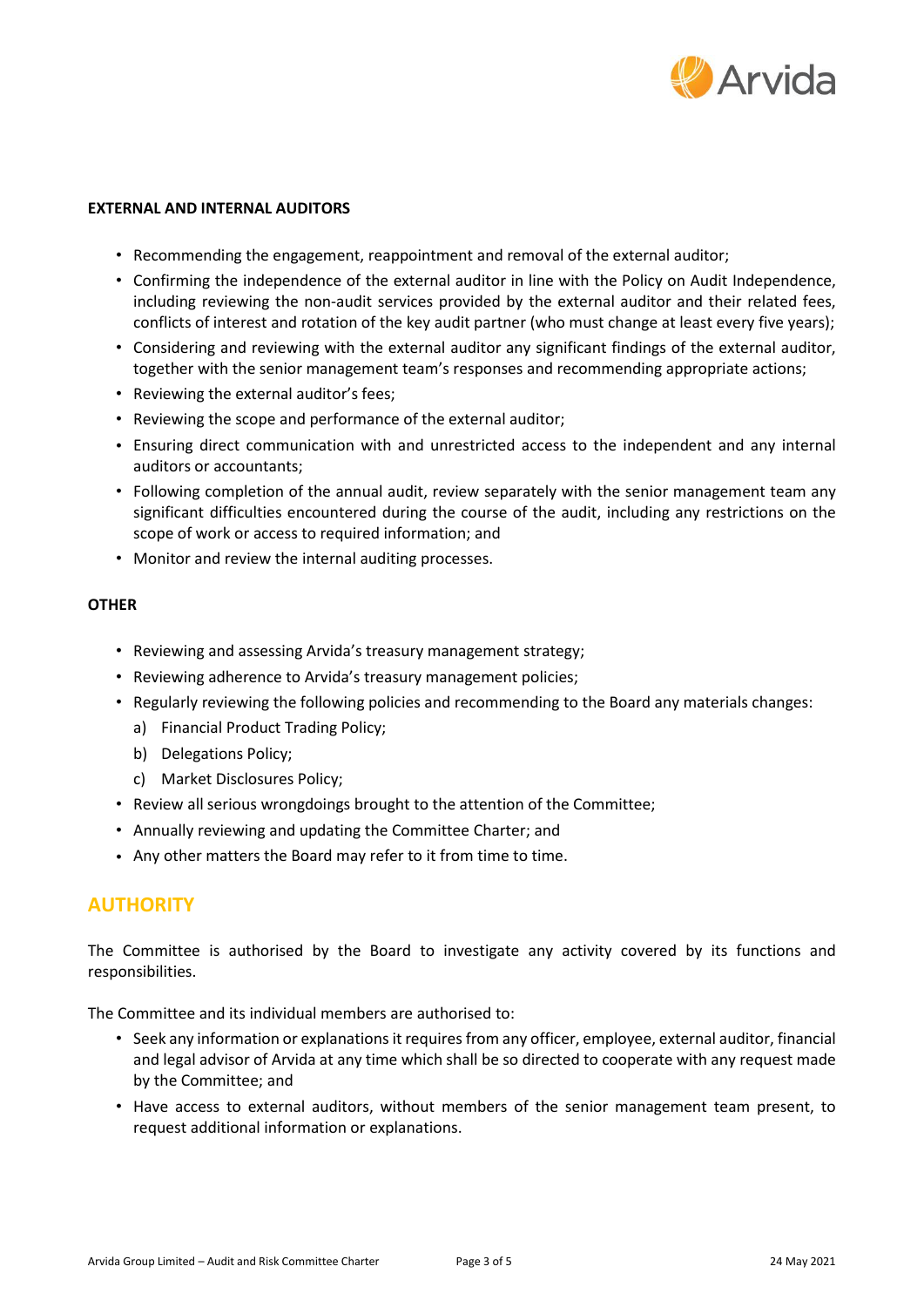

The Committee may obtain legal or other independent professional advice, and may secure the attendance at meetings of third parties with the relevant experience and expertise if it considers this necessary.

The Committee is accountable to the Board and may make recommendations to the Board. The Committee shall have no executive powers with regard to findings and recommendations.

## **PROCEDURAL REQUIREMENTS**

The Committee is required to meet at least four times a year in order to carry out its duties.

A quorum for a meeting of the Committee is two members.

The Committee may invite such other persons (such as the CEO, CFO, General Manager Finance and external auditors) to attend their meetings as they consider appropriate. The chairperson will call a meeting of the Committee if requested to do so by any committee member or by Arvida's internal or external auditors. The proceedings of the Committee will be governed by the provisions of the Constitution that govern meetings of Directors, where applicable.

Minutes of the meetings are to be recorded and circulated to the Board on a timely basis.

The chairperson of each meeting of the Committee is required to report back to the Board on key points of discussion and present the recommendations of the Committee at the next scheduled meeting of the Board.

All Directors have a standing invitation to attend any meetings of the Committee.

The Committee will meet with the external auditors in a one-on-one session at least twice a year.

### **REPORTING**

The Committee is required to prepare an annual report to the Board. The report shall contain matters relevant to the Committee's role and responsibilities, including:

- An assessment of whether external reporting is consistent with the Committee members' information and knowledge and is adequate for shareholders' needs;
- The procedures for the selection and appointment of the external auditor and for the rotation of the external key audit partner;
- An assessment of the performance and independence of the external auditors and whether the Committee is satisfied that the independence of this function has been maintained;
- Whether the risk management principles and internal control are operating effectively in all material respects, including the results of any review of risk management or internal controls; and
- Whether the material business risks are being managed effectively.